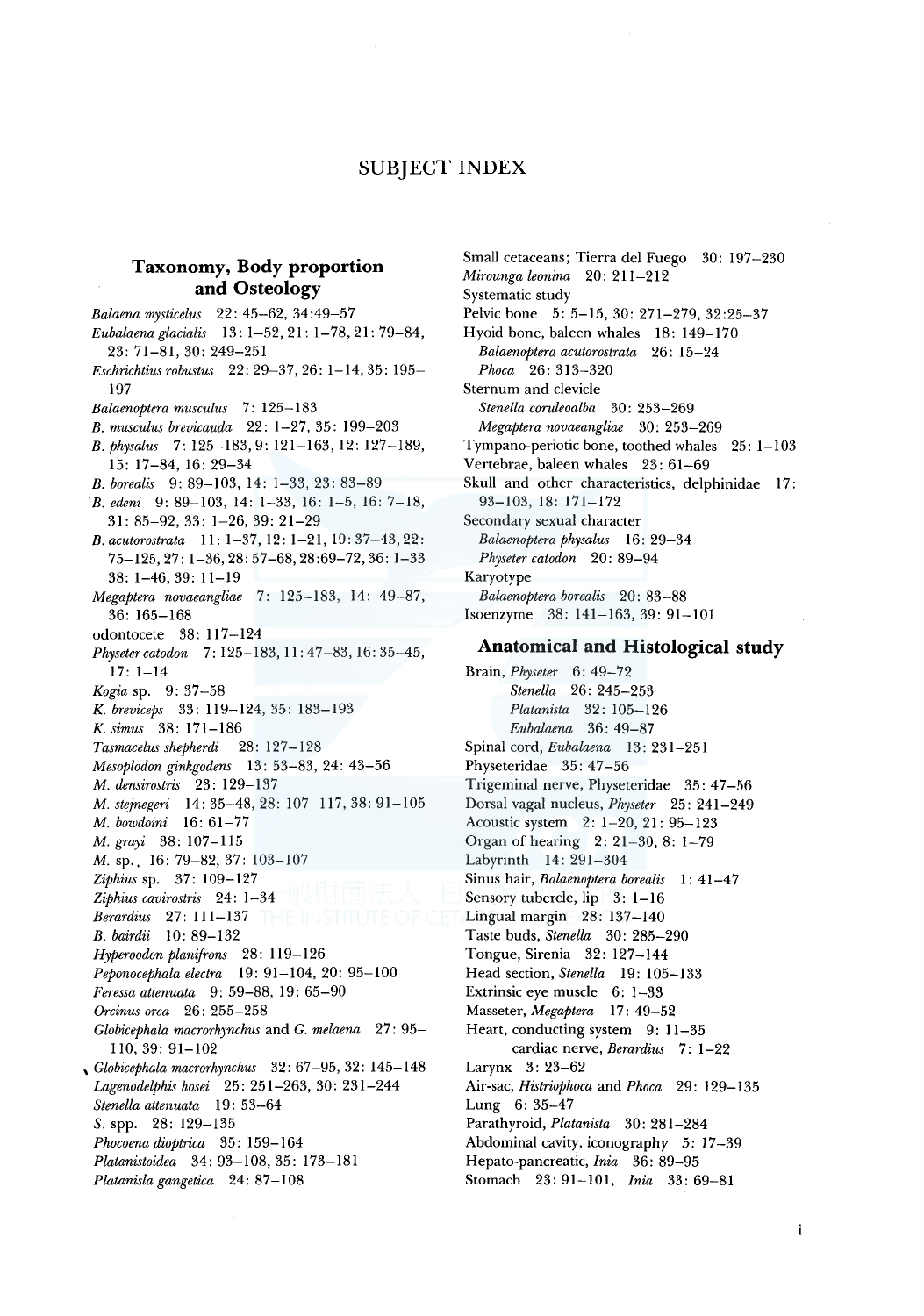Renculi 13: 253-267 Anal tonssil, Platanistidae 29: 95-100 Ovary 38: 75-89 Corpus luteum, *Callorhinus* 29: 121-128 Red bone marrow, *B. physalus* 3: 17-22 Embryo, *Stenella* 10: 1-68, 16: 83-87 Size of cell 13: 269-301 Epidermal cyst 31: 93-94 Small cetaceans; Tierra de! Fuego 30: 197-230 *Mirounga leonina* 20: 211-212 Systematic study Pelvic bone 5: 5-15, 30: 271-279, 32:25-37 Hyoid bone, baleen whales 18: 149-170 *Balaenoptera acutorostrata* 26: 15-24 *Phoca* 26: 313-320 Sternum and clevicle *Stenella coruleoalba* 30: 253-269 *Megaptera novaeangliae* 30: 253-269 Tympano-periotic bone, toothed whales 25: 1-103 Vertebrae, baleen whales 23: 61-69 Skull and other characteristics, delphinidae 17: 93-103, 18: 171-172 Secondary sexual character *Balaenoptera physalus* 16: 29-34 *Physeter catodon* 20: 89-94 Karyotype *Balaenoptera borealis* 20: 83-88 Isoenzme 38: 141-163, 39: 91-102

### **Body and organ weight**

*Eubalaenaglacialis* 13: 1-52, 21: 1-78 *Balaenoptera musculus* 3: 132-190, 4: 184-209, 125-183 *B. musculus brevicauda* 22: 1-27 *B. physalus* 3: 132-190, 4: 184-209, 7: 125-183 *B. borealis* 4: 1-13 *B. edeni* 10: 133-141 *B. acutorostrata* 22: 75-125 *Megaptera noveangliae* 7: 125-183, 14: 49-87 *Physeter catodon* 4: 1-13, 7: 125-183 *Mesoplodon ginkgodens* 24: 43-56 *Lagenodelphis hosei* 25: 251-263 *Stenella attenuata* 26: 157-226 *S. coruleoalba* 33: 27-67 *Platanista gangetica* 24: 87-108, 26: 265-270 *Pontoporia blainvillei* 26: 265-270 *Mirounga leomina* 20: 211-212 *Dugong dugon* 31: 129-132

## **Age determination**

Crystalline lens 3: 132-190, 4: 115-161 Baleen plates 4: 162-183, 6: 133-152

Ear plug 12: 23-32, 14: 107-135, 17: 37-48, 18: 29-48 Baleen whales 7: 87-119 *Balaenopteraphysalus* 13: 155-169, 18: 49-88, 20: 17-82 *B. acutrostrata* 37: 17-30 *Physetercatodon* 13: 135-153, 17: 15-35, 20: 1-16 *Berardius bairdii* 29: 1-20 *Globicephala* spp. 35: 57-91, 39: 103-119 *Tursiops truncatus* 32: 39-66 *Stene/la caeruleoalba* 8: 133-146, 24: 57-79, 28: 73-106, 29: 21-48 *S. attenuata* 26: 157-226, 28: 73-106 *Platanistagangetica* 24: 87-108 *Pontoporia blainvillei* 31: 45-67 *Collorhinus ursinus* 17: 191-195 *Dugong dugon* 30: 301-310 *Phoca kurilensis* 33: 131-135

#### **Population study**

*Balaena mysticetus* 35: 1-16

- *Eubalaenaglacialis* 13: 1-52, 21: 1-78
- *Eschrichtius robustus* 5: 71-79, 13: 201-205, 22: 29-37, 22: 39-43, 26: 1-14, 39: 1-9
- *Balaenoptera musculus* 3: 132-190, 4: 27-113, 5: 91-167,6: 73-131,7: 125-183,8: 147-213,37: 155-165
- *B. physalus* 3: 119-131, 3: 132-190, 4: 27-113, 5: 91-167, 6: 73-131, 7: 125-183, 8: 147-213, 11: 85-98, 12: 103-125, 13: 97-133, 13: 145-169, 15: 85-142, 17:53-65, 18: 1-27, 18:49-88,34: 59-91, 37: 1-16
- *B. borealis* 3: 119-131, 4: 27-113, 9: 89-103, 22:. 63-74, 34: 59-91, 37: 47-60
- *B. edeni* 3: 106-118, 3: 119-131, *9:* 89-103, *9:*  165-177, 10: 79-87, 14: 1-33, 16: 7-18, 28: 1- 35, 30: 291-300, 34: 59-91
- *B. acutorostrata* 11: 1-37, 11: 181-189, 19: 37-43, 22: 75-125, 37-59, 35: 17-38, 36: 1-34, 36: 35-39, 38: 47-73, 39: 11-19
- *Megaptera novaeangliae* 4: 27-113, 6: 73-131, 7: 125-183,8:81-102,8: 147-213, 14:49-87, 15: 1-16, 16: 19-28, 29: 59-85, 30: 245-247, 37: 31-46
- *Physeter catodon* 3: 106-118, 3: 119-131, 4: 27- 113, 6: 153-165, 7: 121-124, 7: 125-183, 8: 147-213, 10: 143-149, 11: 39-46, 13: 135-153, 17: 15-35, 19: 1-35, 20: 1-16, 23: 1-25, 35: 39-46, 37: 167-172, 39: 31-75
- *Ziphius cavirostris* 10: 89-132, 24: 35-41
- *Berardius* 27: 111-137
- *B. bairdii* 10: 89-132, 13: 213-214, 23: 111-122, 29: 1-20, 37: 61-83
- *Mesoplodon grayi* 38: 107-115

ii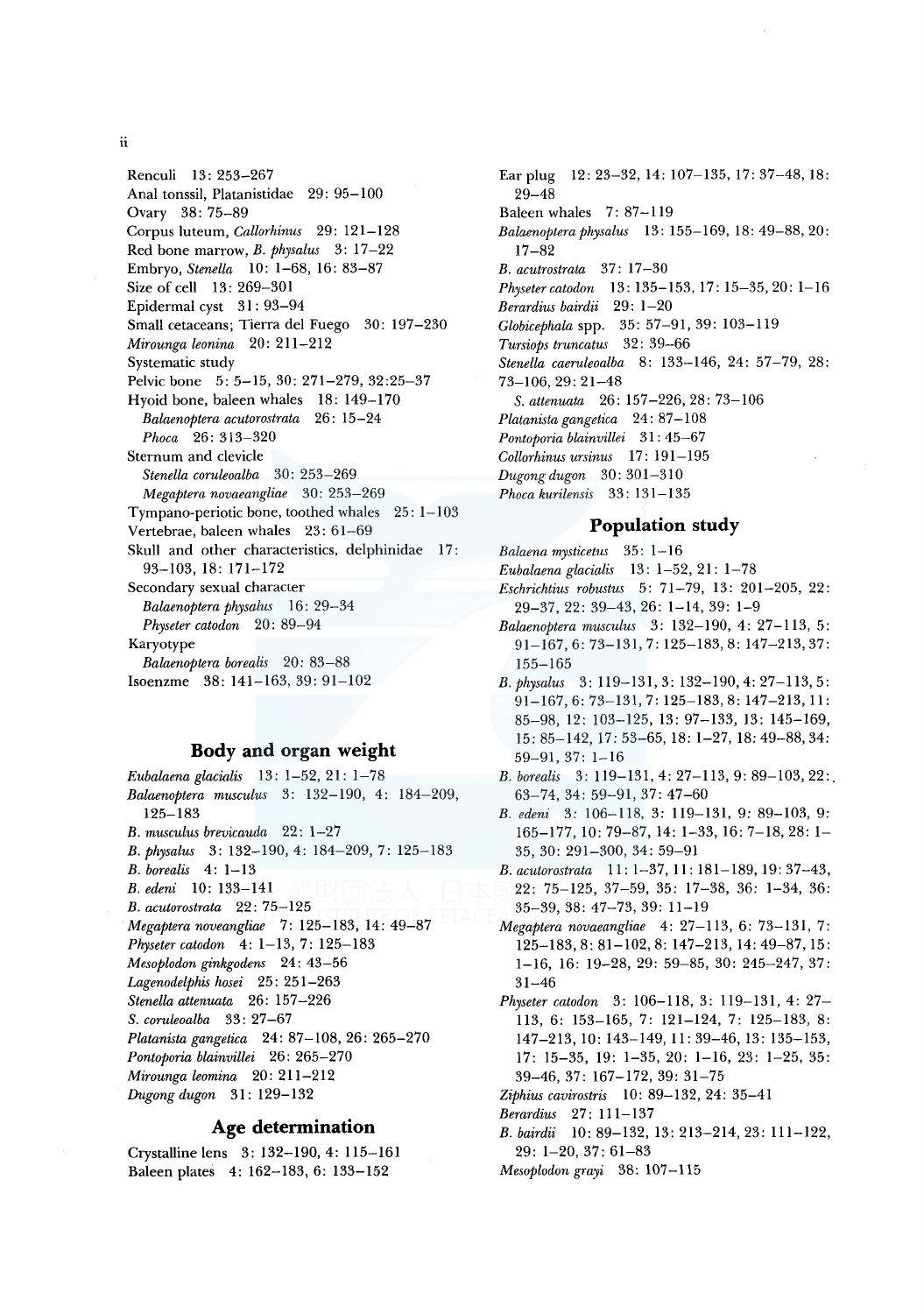- *Oreinus orca* 13 : 85-96 *Globicephala* spp. 27: 95-110, 35: 57-91, 36:
- 97-106, 39: 77-90, 39: 103-119
- *Stenella coeruleoalba* 12: 191-192, 22: 159-162, 24: 57-79,26:227-243,28: 73-106,29: 21-48, 30: 65-115, 36: 107-138
- *S. attenuata* 26: 157-226, 26: 226-243, 28: 73- 106, 36: 107-138
- Lagenorhynchus obliquidens 35: 129-157
- *Lagenodelphis hosei* 30: 231-244
- *Phocoenoides dalli* 30: 1-64, 35: 93-105, 35: 107- 128, 36: 139-152, 37: 99-102, 38: 125-140, 39: 121-150
- *Neophocaena phocaenoides* 31: 1-44
- *Cephalorhynchus commersonii* 32: 149-154, 36: 153-164
- *Platanistagangetica* 24: 87-108, 24: 109-115, 27: 81-94,29: 87-94
- *Pontoporia blainvillei* 31 : 45-67
- School, baleen whales 18: 89-110
- Corpora albicantia 18: 123-148
- Virginal band 21: 85-94
- Counting and measuring, baleen and ventral grooves 25: 279-292
- Baleen, function 28: 37-55
- Underwater sound 23: 123-128, 33: 83-117
- Epimeletic behavior 28: 141-143
- Marking dolphin 20: 101-107, 24: 81-85
- Human activity disturbing whales 29: 113-120
- History, whaling 21: 125-129
- Color pattern, *Phoca* 25: 301-310
- Growth, *Phoca* 24: 127-144
	- *Tursiops* 37: 85-97 *Neophocaena* 37: 85-97
- Foods, *Phoca* 34: 123-136
- Maturity, *Phoca* 37: 173-178
- Pelage, *Historiophoca* 28: 187-197
- Occurrence, phocid seals 28: 175-185, 39: 151-
- 157
- Distribution, *Phoca* 31: 105-119 *Dugong* 31: 133-141 *Trichechus* 34: 137-147
- Diving depth, *Callorhinus* 24: 145-148
- Wandering speed, *Erignathus* 31: 121-123
- Gerology 7: 69-77, 8: 103-125, 9: 105-120, 11: 85-98, 13: 171-184, 14: 89-100, 14: 101-106,
- 15: 85-142, 17: 53-65, 17: 67-77, 18: 1-27

## **Food and feeding**

(See also population study) Baleen whales 5: 81-90, 12: 33-89, 13: 193-199, 14: 149-290, 16: 89-103, 17: 157-170, 19: 45-51, 20: 109-155, 34: 59-91

- *Balaena mysticetus* 35 : 1-16 *Balaenoptera borealis* 22: 127-152, 22: 153-158, 25: 219-236, 25-144 *B. edeni* 7: 79-85, 29: 49-58, 32: 1-23 *Megaptera novaeangliae* 31: 69-83, 36: 41-47 *Eschrichtius robustus* 22: 39-43 *Physeter catodon* 5: 81-90, 11: 139-151, 11: 153- 161, 18: 111-122, 28: 145-151, 32: 199-218 *Kogia simus* 38: 171-186 *Orcinus area* 29: 107-111 *Stenella coeruleoalba* 25: 265-275 Balaenopterids 32: 155-198, 34: 59-91 Largha Seal 34: 123-136 Antarctic fish from stomach 12: 225-233
- Stone and alien from stomach 17: 83-91 Stomach content in relation to chasing time 23:
- 27-36
- Energy budge 27: 61-79

#### **Whaling ground, environmental**

9: 179-187, 11: 163-179, 12: 91-101, 12: 209- 224, 13: 215-229, 14: 137-143, 15: 143-158, 16: 105-119, 17: 105-155, 20: 157-210, 26: 271-287,27: 141-157, 39: 1-9, 39: 77-90 Statistical review 25: 105-203 Pack-ice limit 29: 137-141 Sighting By boat 25: 205-217, 26: 289-302, 30: 117- 178, 30: 179-195, 39: 121-150 By air 23: 37-60

#### **Parasite, scar and skin disease**

Diatom 4: 14-26, 11: 99-132, 13: 185-191, 29: 101-105,32: 97-103 Cyamus 28: 153-160 Barnacle 22: 39-43, 37: 129-153 White scar 10: 69-77, 26: 145-155 Skin disease 11: 133-138 Helminthes 11: 133-138, 28: 161-166 Marlin spear 14: 149-290 (p.252), 22: 163-164, 25: 237-239 Aggressive encounter 31: 95-96 Parasite, *Euphausia* 30: 311–313

#### **Chemical study**

Enzyme, stomach  $1: 3-7$ pancreas 1: 8-10, 1: 11-14, 2: 55-60, 3: 71-78 Whale meat, peptone  $1: 15-16$ freshness I: 17-26, I: 28-30, 2: 31- 34, 3: 63-70, 5: 1-4, 6: 167-176,  $7: 23-30, 7: 31-36, 9: 1-10$ tryptophane 2: 51-54 digestion 2: 61-66